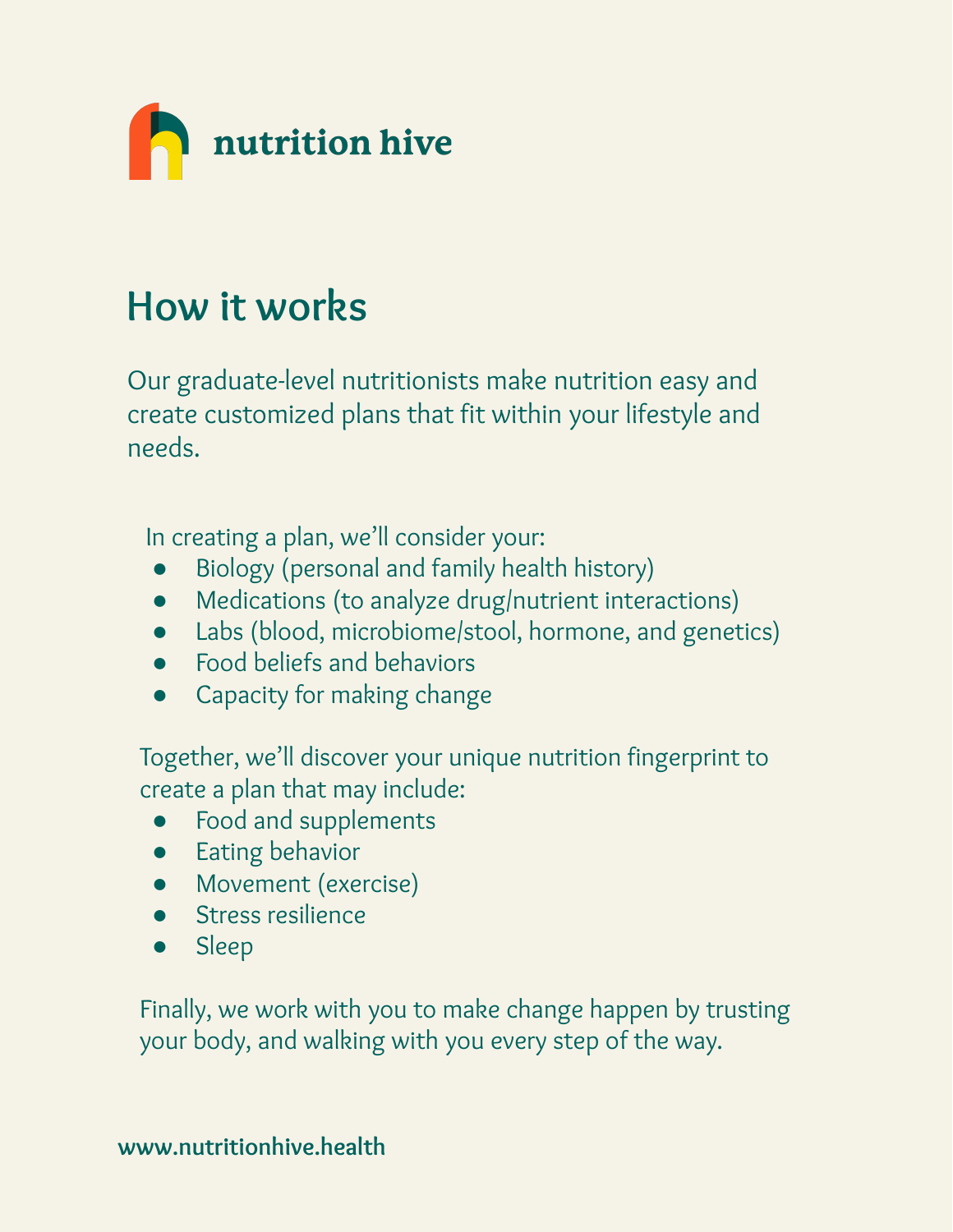

# **Packages for Illuminate**

Our licensed nutritionists can support your body in feeling better, fast. We can work with your therapist at Illuminate to specifically target mental or physical health symptoms using nutrition. Packages do not include the initial appointment.

#### **Initial Evaluation - \$200**  $\Omega$

One 55-minute appointment where we will listen to your story, understand your goals, review your labs (or work to get new ones if needed), and work with you to determine next steps.

#### **Empower Package -** \$1,600 or \$400/month for  $\overline{O}$

4 months (save \$370)

- Six 55-minute follow ups
- Twelve 25-minute follow ups
- Targeted treatment bonuses\*

\*Treatment bonuses include (choose one):

- Heartmath Initial Appointment biofeedback training that is great for stress, anxiety, and depression. Heartmath tool is not included and will involve an additional purchase.
- Safe and Sound Protocol Initial Appointment a sound-based 5-day protocol to support anxiety, trauma, social anxiety, and GI conditions. Headphone purchase not included.
- Meal Tracking daily/weekly meal tracking via our app. Frequently used to support eating behavior and food interventions.

**Thrive Package** - \$1,350 or \$270/month for 5 months  $\Omega$ 

- Ten 55-minute follow ups
- Save \$200 with this package

### **[www.nutritionhive.health](http://www.nutritionhive.health)**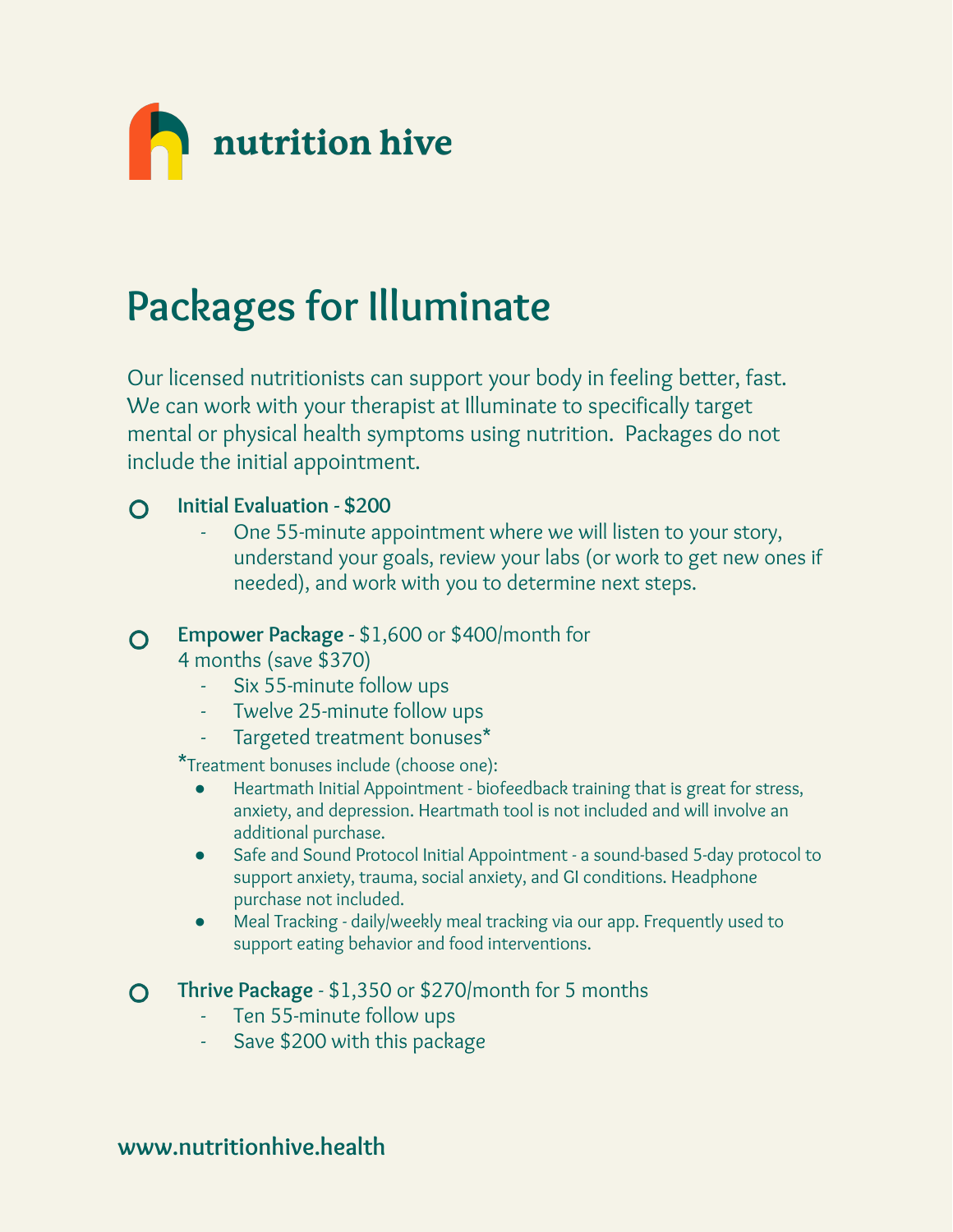

## - **Match with the professional that is right for you . . .**

Tessa O'Toole MS CNS LDN; Kids, Teens, and Adults

Specializing in mental health nutrition (anxiety, depression, eating disorders) as well as gastrointestinal and thyroid disorders.

Amber Pawula-Marcin MS CNS LDN; Kids, Teens, and Adults

Specializing in pregnancy and breastfeeding support, ADHD, pre-diabetes and diabetes, and gastrointestinal conditions.

Ashley Comparin MS CNS LDN; Kids, Teens, and Adults

Specializing in high cholesterol, high blood pressure, pre-diabetes and diabetes, gastrointestinal conditions and hormone conditions

Amy Smith MS CNS LDN: Kids, Teens, Adults, and Seniors

Specializing in mental health conditions (anxiety, depression, OCD, ADHD, alcohol and substance use disorders, eating disorders) as well as gastrointestinal conditions